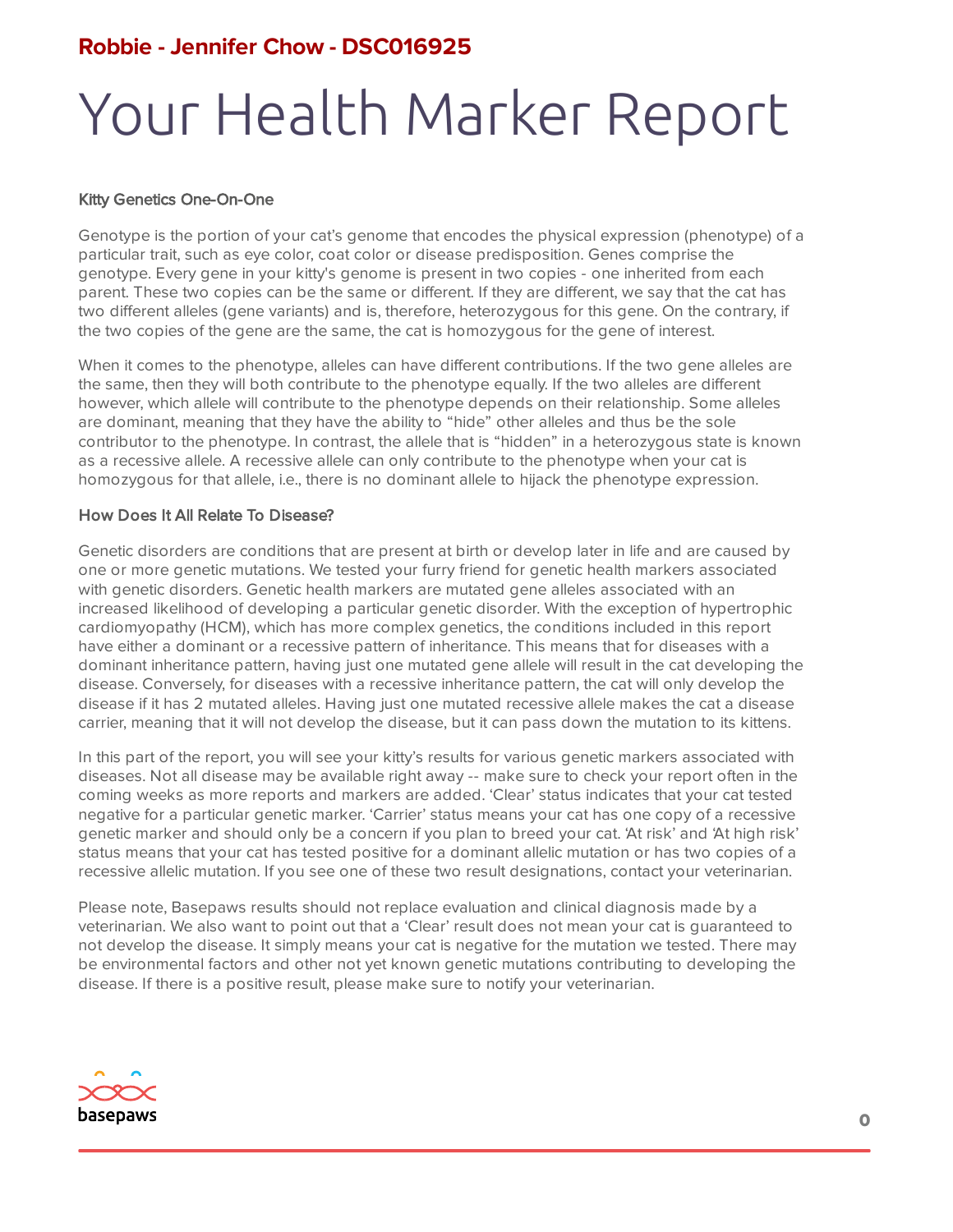In this section, you will find a brief description for each of the genetic diseases you currently have results for. Each of these disease is represented by at least one known health marker. In addition to your cat's results, we have also included details on the genes and genetic mutations included in our test.

Clear – The cat is negative for the disease-associated marker we tested Carrier – The cat has one copy of an autosomal recessive disease-associated marker At Risk – The cat has one copy of a marker associated with hypertrophic cardiomyopathy At High Risk– This designation can mean one of three things:

The cat has 1 or 2 copies of a marker associated with an autosomal dominant disease The cat has 2 copies of a marker associated with hypertrophic cardiomyopathy The cat has 2 copies of an autosomal recessive disease-associated marker

IMPORTANT: Not all health reports might be available initially, and more markers and results can be added over the coming weeks and even months! Stay close to your results and check often to see any new health markers and diseases added.

#### **Polycystic kidney disease**

Polycystic kidney disease (PKD) is the most common genetic disease in cats. PKD is characterized by the formation of small fluid-filled cysts in the kidneys that lead to kidney failure.

| Gene | <b>Mutation</b> | Result   |              |
|------|-----------------|----------|--------------|
| PKD1 | C > A           | Negative | <b>Clear</b> |

### **Cardiomyopathy, hypertrophic**

Hypertrophic cardiomyopathy (HCM) is the most common feline heart disease characterized by tachycardia.

| Gene   | <b>Mutation</b>                | <b>Result</b> |              |
|--------|--------------------------------|---------------|--------------|
| MYPBC3 | G>A<br>*Frequent in Rag Doll   | Negative      | <b>Clear</b> |
| MYPBC3 | C>G<br>*Frequent in Maine Coon | Negative      | <b>Clear</b> |

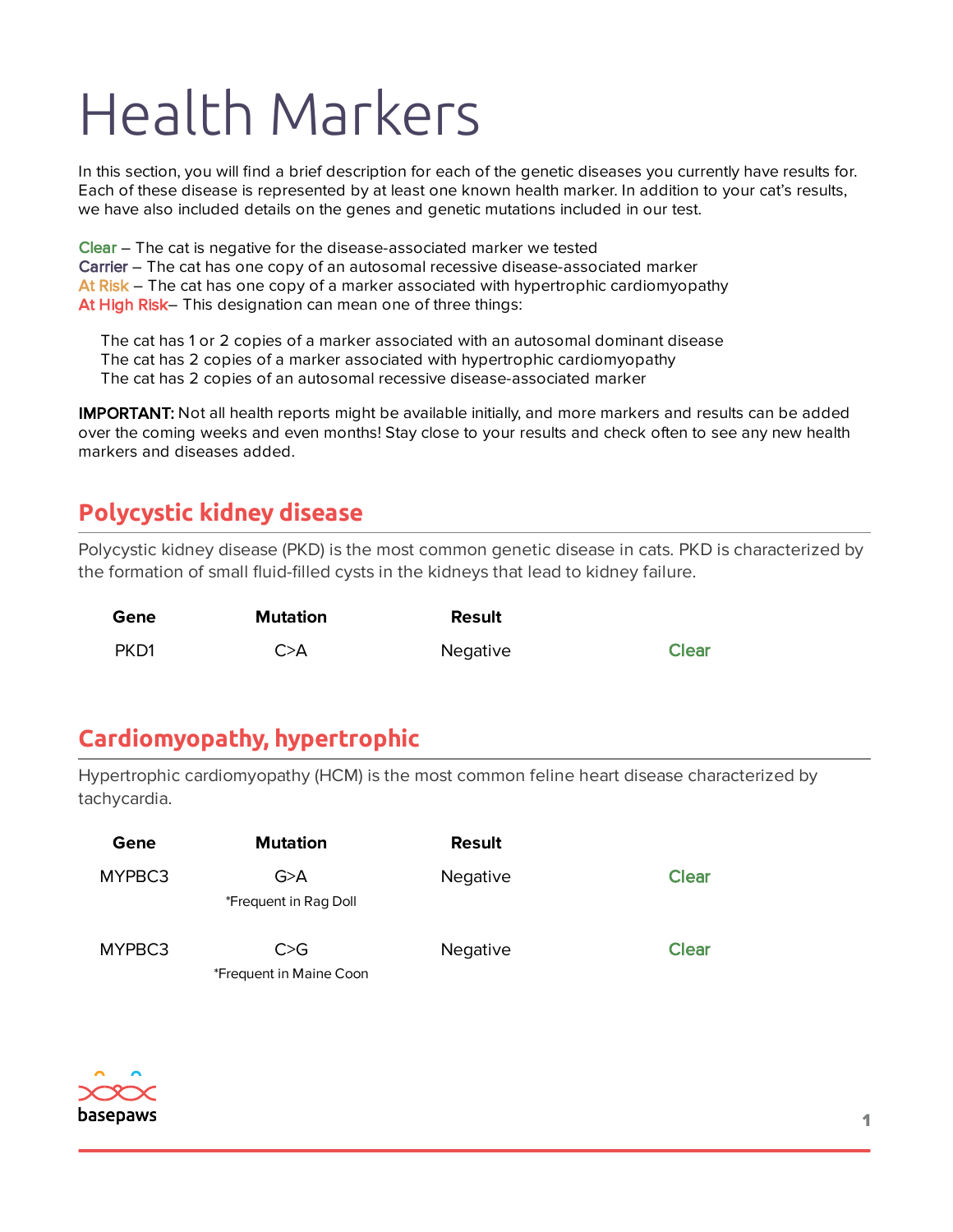#### **Retinal degeneration II**

Progressive retinal atrophy (PRA) is a disease marked by the deterioration of retina caused by the progressive death of retinal cells.

| Gene          | Mutation | <b>Result</b> |              |
|---------------|----------|---------------|--------------|
| <b>CEP290</b> | A>C      | Negative      | <b>Clear</b> |

#### **Mucopolysaccharidosis**

Mucopolysaccharidoses are a group of metabolic disorders characterized by a deficiency in the production or functioning in lysosomal enzymes required for digestion of glycosaminoglycans (GAGs).

| Gene        | <b>Mutation</b>    | <b>Result</b> |              |
|-------------|--------------------|---------------|--------------|
| <b>ARSB</b> | A > G<br>*Type VI  | Negative      | <b>Clear</b> |
| <b>IDUA</b> | GTC>del<br>*Type I | Negative      | <b>Clear</b> |
| <b>IDUA</b> | TCG>del<br>*Type I | Negative      | <b>Clear</b> |
| <b>GUSB</b> | G > A<br>*Type VII | Negative      | <b>Clear</b> |
| <b>GUSB</b> | T>G<br>*Type VII   | Negative      | <b>Clear</b> |
| <b>GUSB</b> | C > T<br>*Type VII | Negative      | <b>Clear</b> |

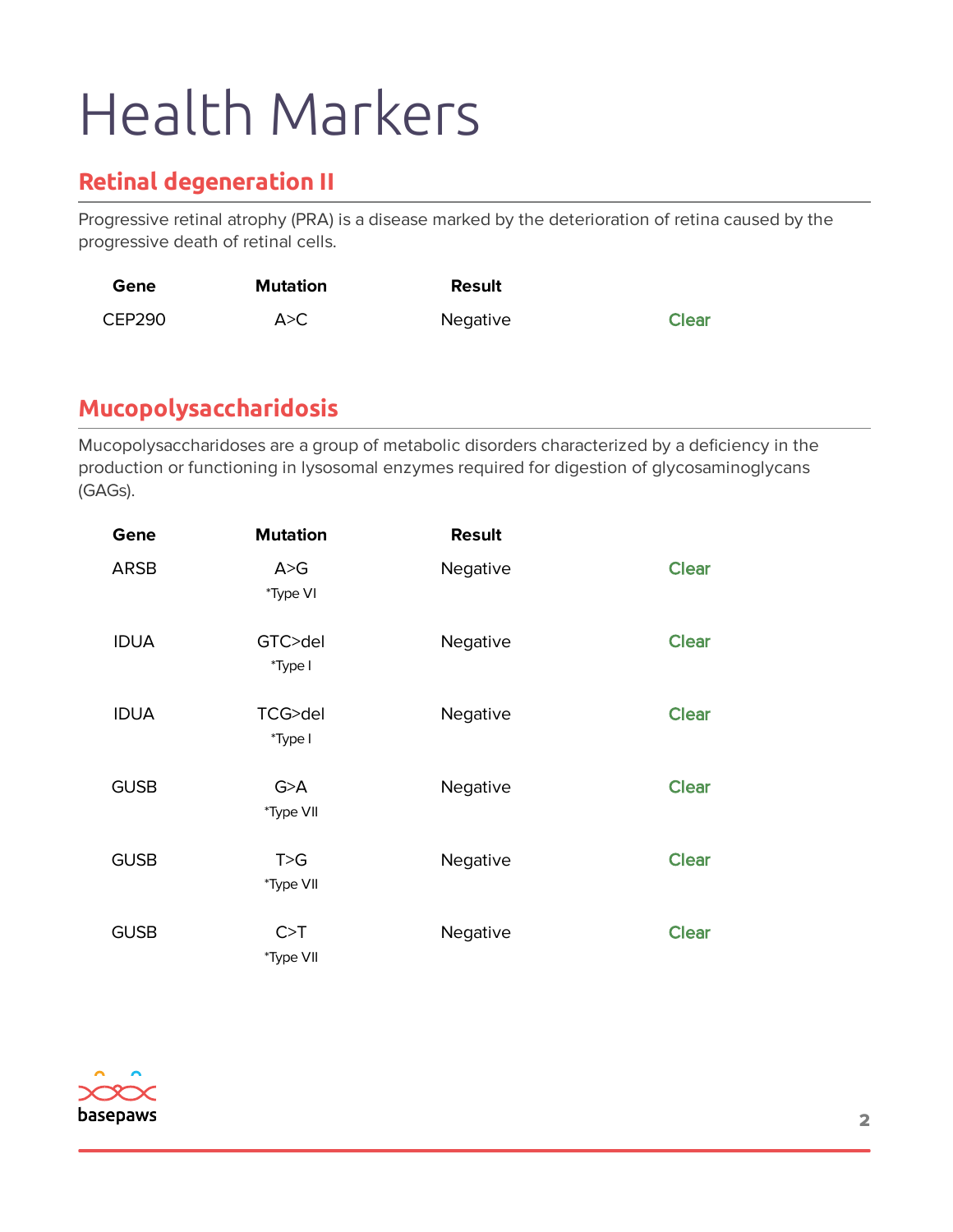### **Gangliosidosis**

Gangliosidosis is a group of lipid storage disorders characterized by the accumulation of lipids – gangliosides in neurons. GM2AB gangliosidosis (type AB) is associated with a deficiency in beta hexosaminidases A and B.

| Gene              | <b>Mutation</b>                   | <b>Result</b> |              |
|-------------------|-----------------------------------|---------------|--------------|
| <b>HEXB</b>       | C > T<br>*GM2 Type II             | Negative      | <b>Clear</b> |
|                   |                                   |               |              |
| <b>HEXB</b>       | $T >$ del<br>*GM2 Type II         | Negative      | <b>Clear</b> |
|                   |                                   |               |              |
| <b>HEXB</b>       | $TAC.$ >inv<br>*GM2 Type II       | Negative      | <b>Clear</b> |
|                   |                                   |               |              |
| GM <sub>2</sub> A | GACC>del<br>*GM2, GM2A deficiency | Negative      | <b>Clear</b> |
|                   |                                   |               |              |
| GLB1              | C > G<br>*GM1                     | Negative      | <b>Clear</b> |

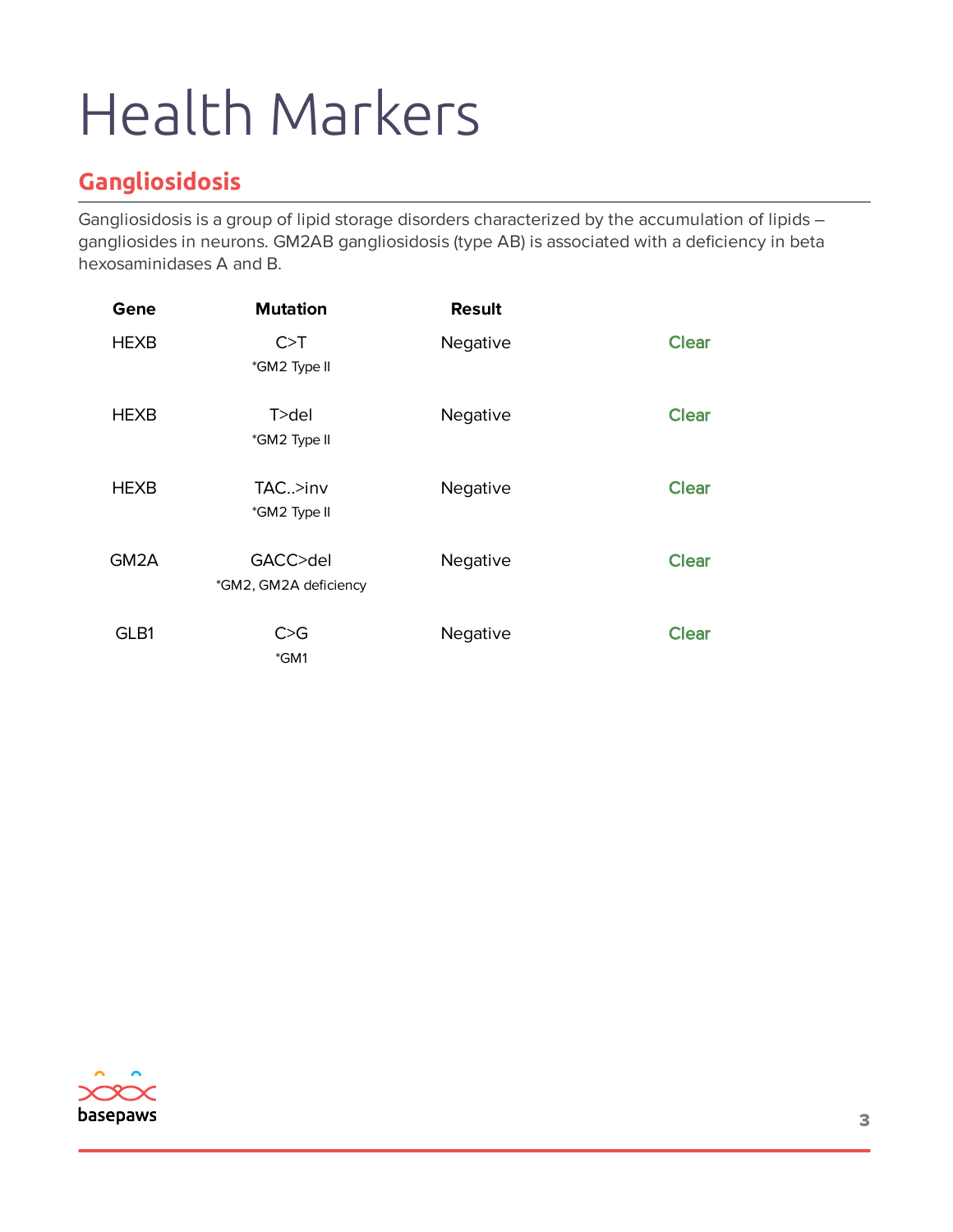### **Cystinuria**

Cystinuria is an inherited metabolic disease, relatively common in dogs and rare in cats, associated with high cysteine levels in urine.

| Gene   | <b>Mutation</b>    | <b>Result</b> |              |
|--------|--------------------|---------------|--------------|
| SLC3A1 | C > T<br>*Type I-A | Negative      | <b>Clear</b> |
| SLC7A9 | G > A<br>*Type B   | Negative      | <b>Clear</b> |
| SLC7A9 | C > T<br>*Type B   | Negative      | <b>Clear</b> |

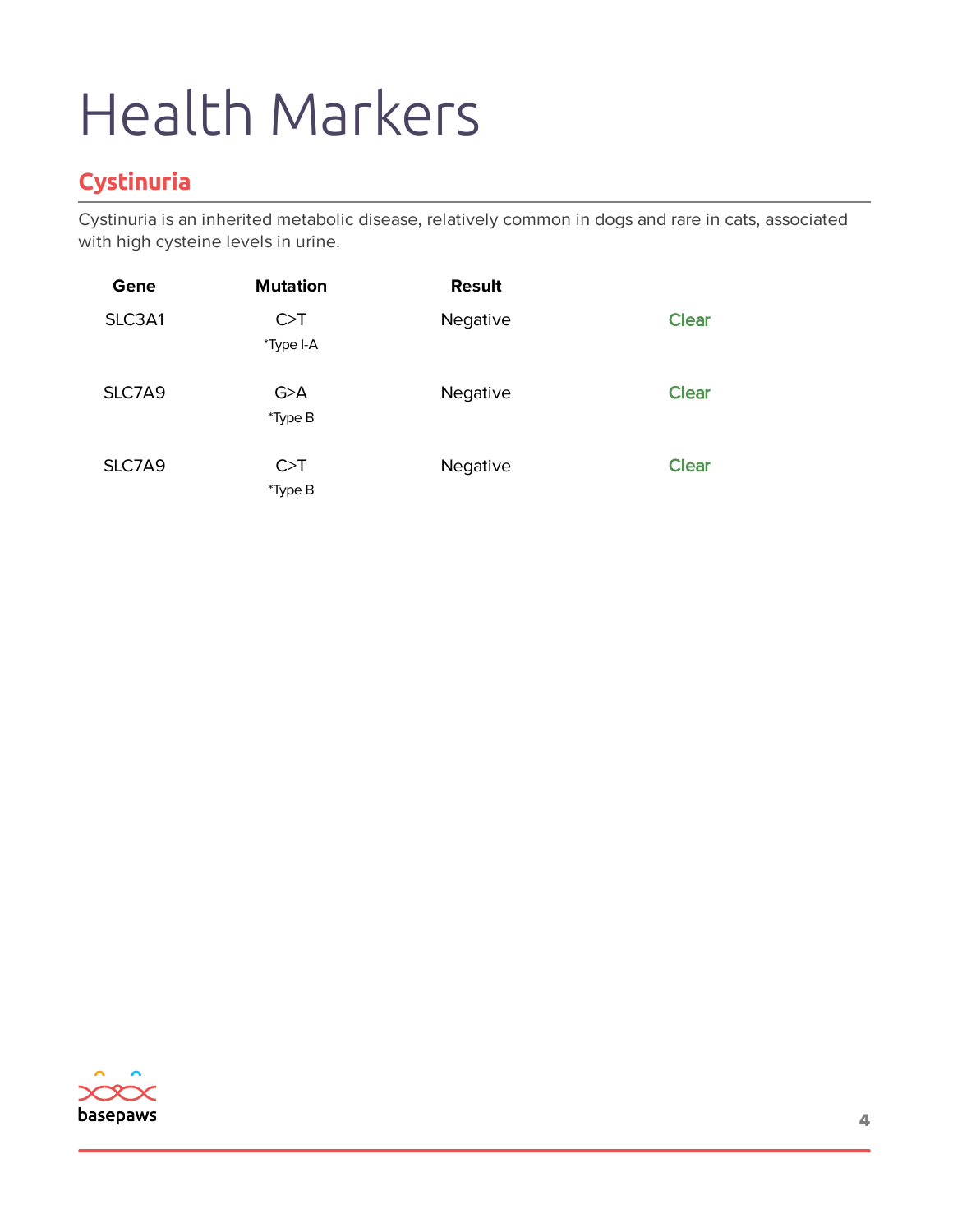#### **Porphyria**

Porphyria is a group of diseases associated with the accumulation of porphyrins. The buildup of porphyrins in the acute diseases primarily affect the nervous system.

| Gene        | <b>Mutation</b>                     | <b>Result</b> |              |
|-------------|-------------------------------------|---------------|--------------|
| <b>HMBS</b> | ACAG>del<br>*Acute intermittent     | Negative      | <b>Clear</b> |
| <b>HMBS</b> | T>ins<br>*Acute intermittent        | Negative      | <b>Clear</b> |
| <b>HMBS</b> | G > A<br>*Acute intermittent        | Negative      | <b>Clear</b> |
| <b>HMBS</b> | C > T<br>*Acute intermittent        | Negative      | <b>Clear</b> |
| <b>HMBS</b> | G > A<br>*Acute intermittent        | Negative      | <b>Clear</b> |
| <b>HMBS</b> | GAG>del<br>*Acute intermittent      | Negative      | <b>Clear</b> |
| <b>UROS</b> | C > T<br>*Congenital erythropoietic | Negative      | <b>Clear</b> |
| <b>UROS</b> | G > A<br>*Congenital erythropoietic | Negative      | <b>Clear</b> |

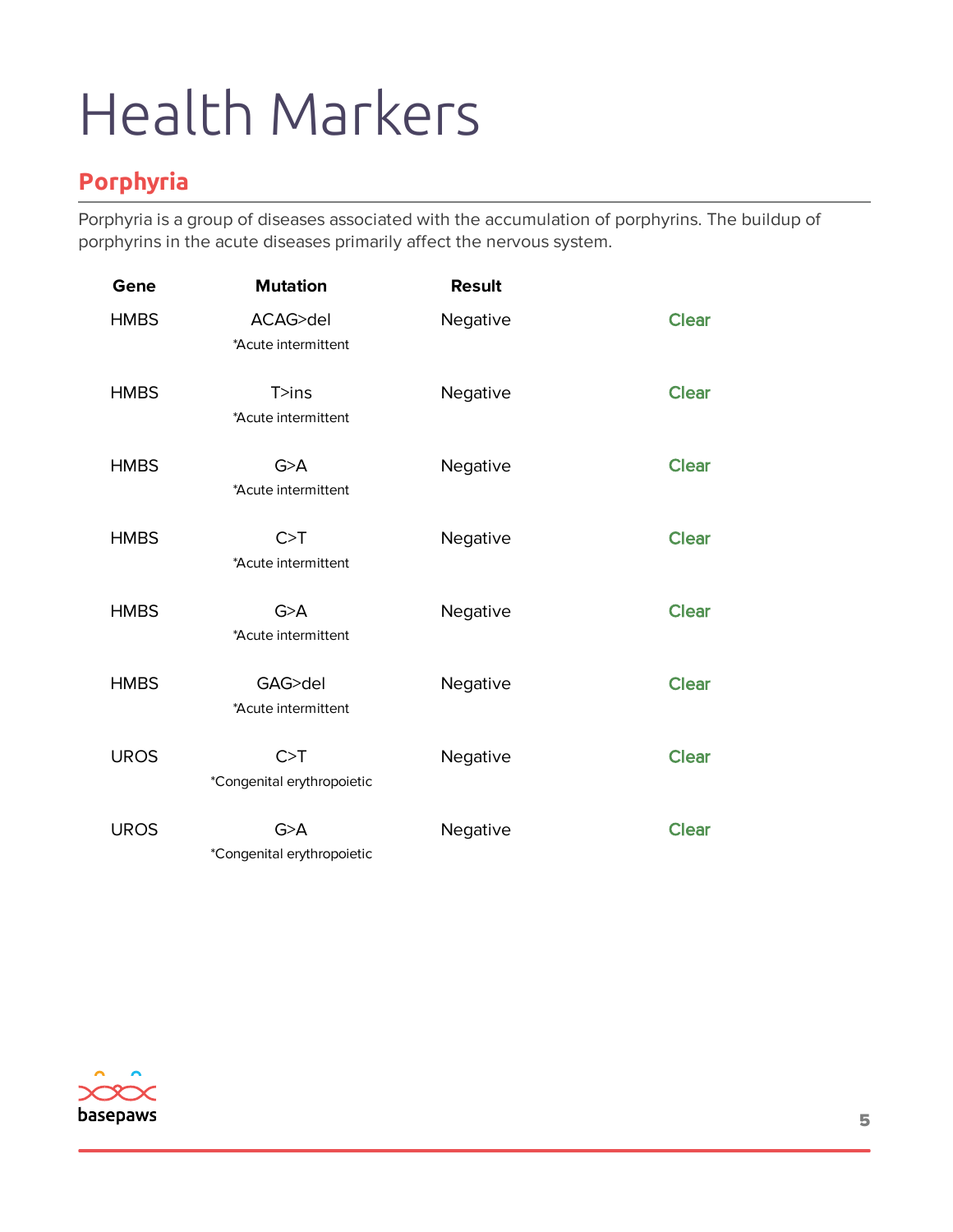#### **Factor XII deficiency**

Factor XII deficiency, or Hageman deficiency, is a blood clotting disorder characterized by deficiency in the coagulation factor XII.

| Gene            | <b>Mutation</b> | Result            |                |
|-----------------|-----------------|-------------------|----------------|
| F <sub>12</sub> | C>del           | <b>Negative</b>   | <b>Clear</b>   |
| F <sub>12</sub> | G > C           | Positive (1 copy) | <b>Carrier</b> |

#### **Mannosidosis, alpha**

Alpha mannosidosis is a lysosomal storage disorder characterized by the deficiency of the alpha-Dmannosidase enzyme. A defective alpha-mannosidase causes progressive accumulation of mannoserich oligosaccharides in all tissues, which subsequently disrupts the cellular functions and causes apoptosis.

| Gene   | Mutation | Result          |       |
|--------|----------|-----------------|-------|
| MAN2B1 | CTGG>del | <b>Negative</b> | Clear |

#### **Myotonia**

Myotonia Congenita (MC) is a hereditary neuromuscular disorder characterized by persistent contraction (or delayed relaxation of muscles), particularly during the muscle movement.

| Gene  | Mutation | Result   |              |
|-------|----------|----------|--------------|
| CLCN1 | G > T    | Negative | <b>Clear</b> |

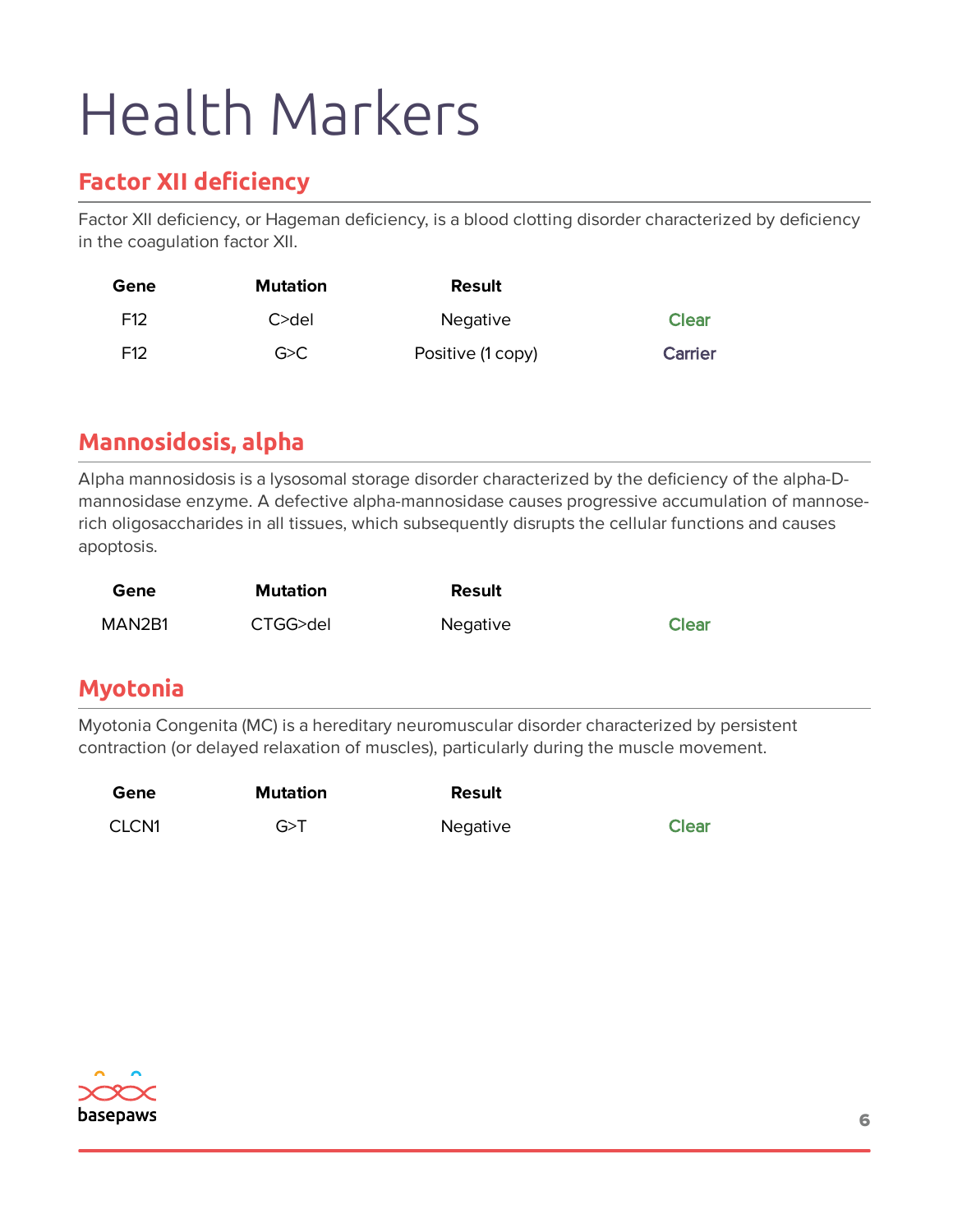#### **Hypothyroidism**

Feline Conginetal Hypothyroidism with Goiter is a rare autosomal recessive disease that that affects the thyroid levels in the blood.

| Gene       | Mutation | Result   |              |
|------------|----------|----------|--------------|
| <b>TPO</b> | $C>$ T   | Negative | <b>Clear</b> |

#### **Vitamin D-deficiency rickets, type I**

Rickets or osteomalacia is a disease associated with the softening of bones and increased rate of bone deformities and fractures.

| Gene    | <b>Mutation</b> | <b>Result</b>   |              |
|---------|-----------------|-----------------|--------------|
| CYP27B1 | $C >$ del       | <b>Negative</b> | <b>Clear</b> |
| CYP27B1 | C>A             | Negative        | <b>Clear</b> |

#### **Niemann-Pick disease, type C1**

Niemann-Pick disease is a group of hereditary lysosomal storage diseases. Feline Niemann-Pick disease C coincides with the human type C of this disorder, and it is classified in two subtypes: C1 and C2.

| Gene             | <b>Mutation</b> | <b>Result</b>   |              |
|------------------|-----------------|-----------------|--------------|
| NPC <sub>1</sub> | C>G             | <b>Negative</b> | <b>Clear</b> |
| NPC <sub>1</sub> | T>G             | Negative        | <b>Clear</b> |